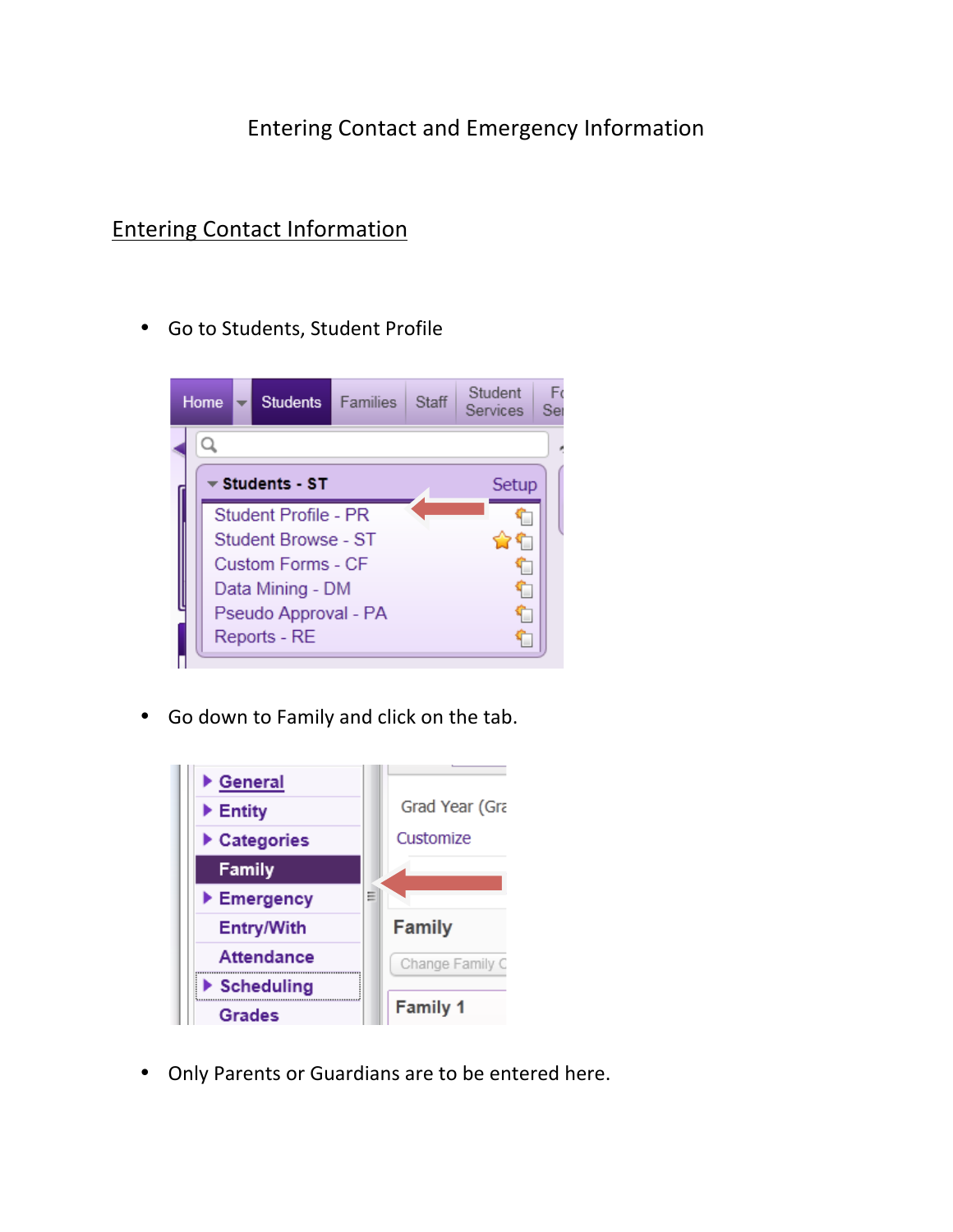• To add a Parent or Guardian click on the "Guardian" tab. Enter last and first name, then "Click Here to Search for Entered Name.

| <b>Add Guardian</b>                                                                                 |
|-----------------------------------------------------------------------------------------------------|
| <b>Enter Guardian Name for J</b>                                                                    |
| $\odot$ Individual $\odot$ Organization<br>* Last N<br>o: Smith<br>First Na.<br>ror<br>Middle Name: |
| Click Here To Search for Entered Name                                                               |
| <b>Matching Names</b>                                                                               |

If a list of names generate scroll to the right and be sure the information matches the guardian you are entering. Highlight the correct guardian and "Add Selected Name As Guardian".



• If there are no names generated by the "Click Here to Search for Entered Name" tab click on the "Add Entered Name as Guardian" on the right side of page.



• Edit Guardian Information. If you checked the box marked "Emergency Contact" Skyward will automatically add this parent to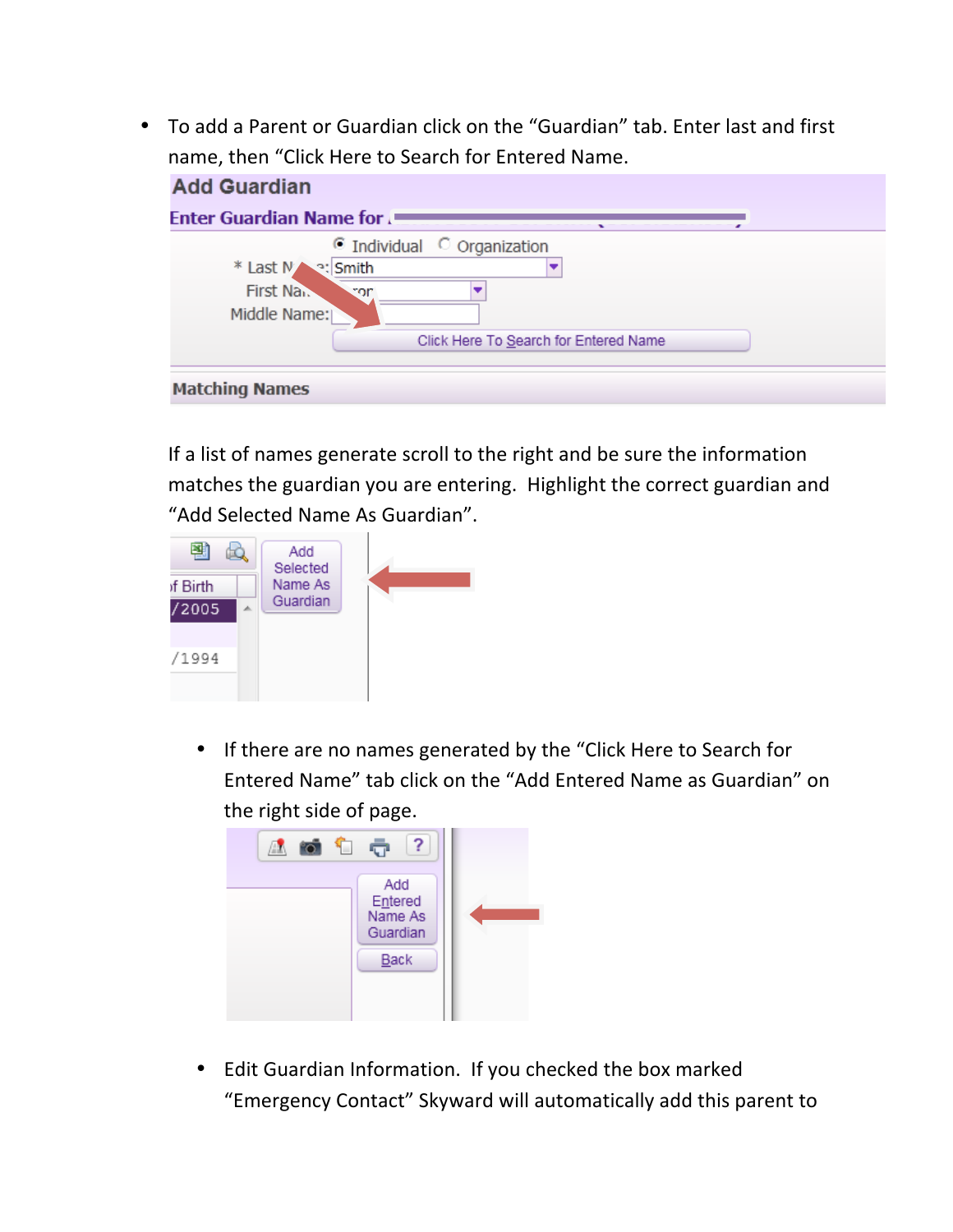the emergency contacts. Please also mark if this is the Custodial Parent and if the parent can pick up the child from school.

| <b>General Infor</b><br>n<br>* First:<br>÷<br>Name Suffi.<br>Date of Birt<br>靊<br>Relationship:<br>۷                                               | Middle:<br>٠<br>Name Prefix:<br>Gender:<br>Age: $0$<br>$\blacktriangledown$<br>$\Box$ Custodial<br>Parent                                                                                                      | '.ast: Smith<br>Na<br>Marita <sub>1</sub><br>tus:<br>$\Box$ Emergency Contact | Save a<br>Reset L |
|----------------------------------------------------------------------------------------------------------------------------------------------------|----------------------------------------------------------------------------------------------------------------------------------------------------------------------------------------------------------------|-------------------------------------------------------------------------------|-------------------|
| Family ID:0                                                                                                                                        | $\Box$ Pick Up                                                                                                                                                                                                 | $\Box$ Criminal Background<br>Completed                                       |                   |
| Address:<br><b>Phone Information</b>                                                                                                               | <b>Address</b><br>History                                                                                                                                                                                      |                                                                               |                   |
| Primary Phone: (423)                                                                                                                               | Category:<br>Ext:                                                                                                                                                                                              | $\blacktriangleright$ Confidential Phone                                      |                   |
| Cellular<br>$\overline{\phantom{a}}$                                                                                                               | Ext:<br>Category:<br>٠                                                                                                                                                                                         |                                                                               |                   |
| $\overline{\phantom{a}}$<br>Work<br>Fax:                                                                                                           | ٠<br>Ext:<br>Category:                                                                                                                                                                                         |                                                                               |                   |
| <b>Family Access Information</b><br>☑ Allow Family Access Login: a<br>$\overline{\triangledown}$ Force user to change their password at next login | □ Do Not Allow Access to Food Service Statement Information<br>$\Box$ Do Not Allow Access to Fee Management Statement Information<br>$\Box$ Do Not Allow Access to Online Registration & Pseudo Family Changes | Password: hawkins<br>Generate                                                 |                   |

Please add relationship and check the box for emergency contact.

This is also where you can manage Family Access accounts. If a parent has forgotten their password you may reset it to "hawkins" for them. They will be asked to change it when they open family access back up.

Scroll down to "additional information". This is where you may enter the home email address.

Click save.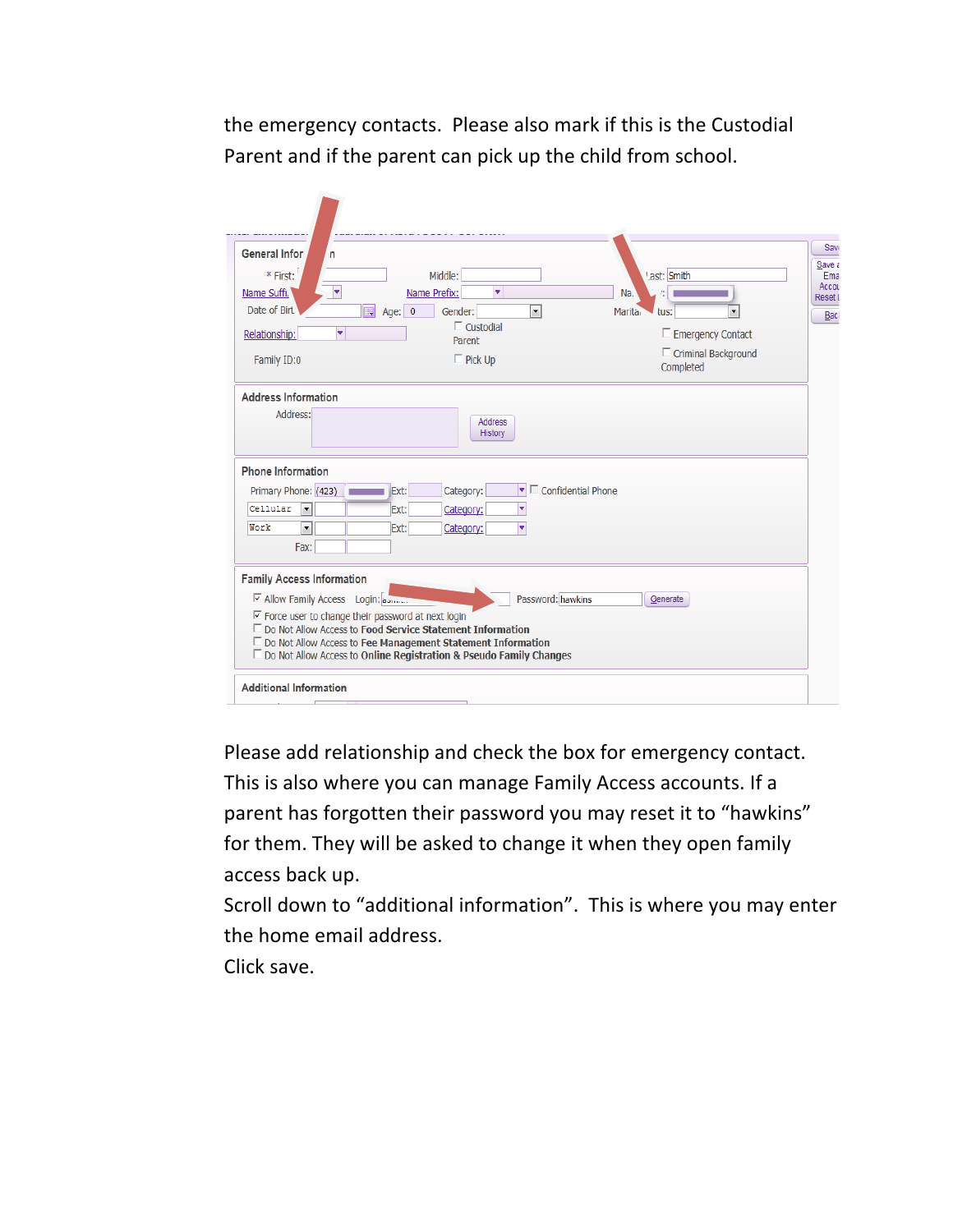• To edit an existing address click on the "Edit Family" tab.



This is also the area you would enter a mailing address if it is different than the physical address.

| <b>Family Address Information</b>                                   |
|---------------------------------------------------------------------|
| <b>Street Name</b><br>Stanley Valley Rd<br>Address:                 |
| SUD:<br>P.O. B.<br>Carrier:<br>▼                                    |
| Address 2:<br>Own/Rent:                                             |
| * Zip Code: 37857<br>City/State: Roge.<br>'N                        |
| 圜<br>Mail<br>□ Separate Mailing Address<br>Move In Date: 05/01/2014 |
| Do Not Distribute Address                                           |
| Census Area:<br>County:                                             |

We need the way address are entered to match county wide so please use or edit to match the following abbreviations.

 $St = Street$  $Ln = Lane$  $Rd = Road$  $Dr = Drive$  $B\vert v$ d = Boulevard  $Cr =$  Circle  $Ct =$  Court  $Ave = Avenue$ Do not use a period at the end of the abbreviation.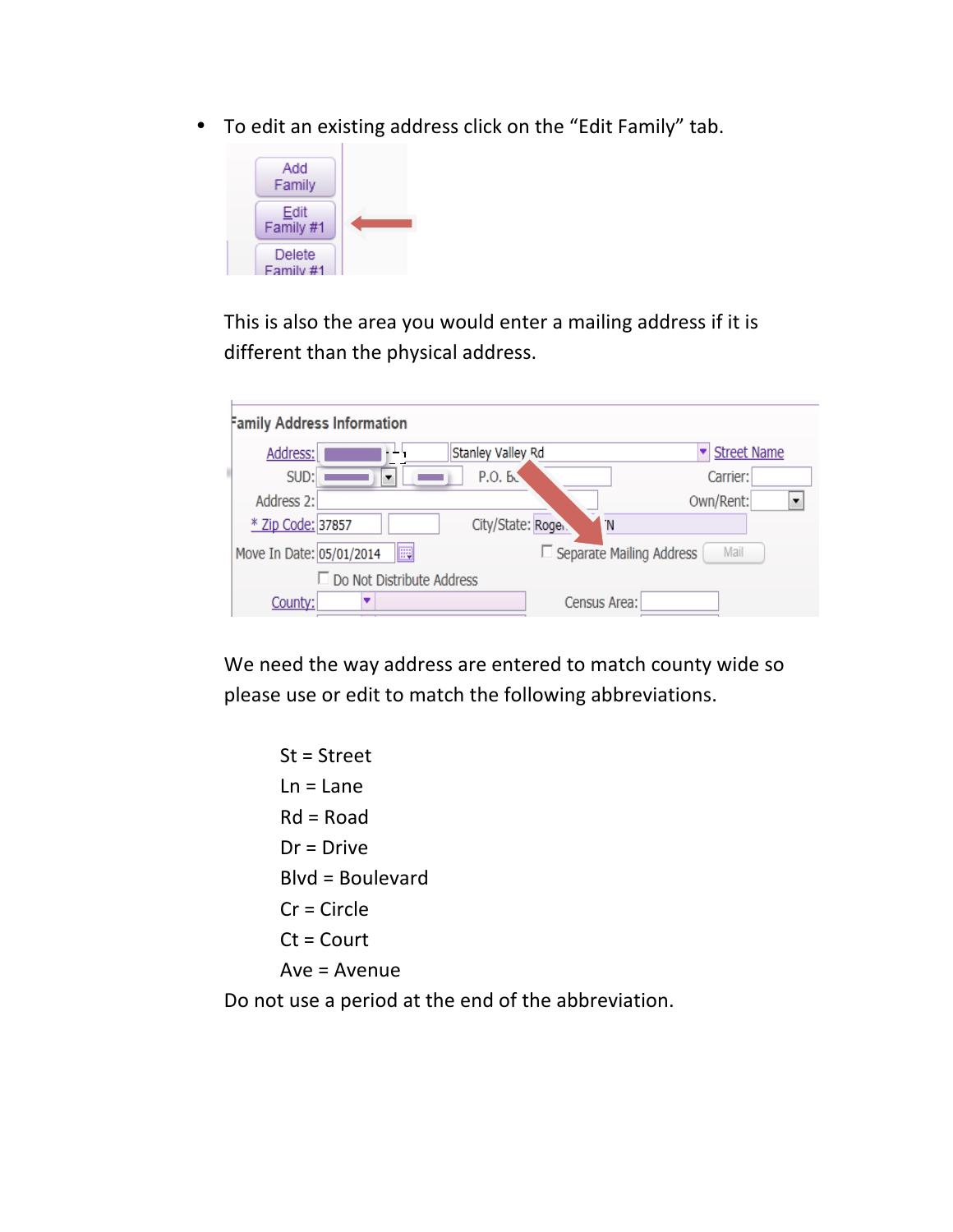## Entering Emergency Information

• Go to Students, Student Profile



• Click on the arrow beside Emergency then click on the Emer Info tab.



- You may edit existing contacts by highlighting the name and click the edit button on the right or add new contacts by clicking on the add button.
- When adding a new contact a search window will open. If the contact already exist in the database just select and add, if the correct contact is not in the database click on the "Add entered Name" button.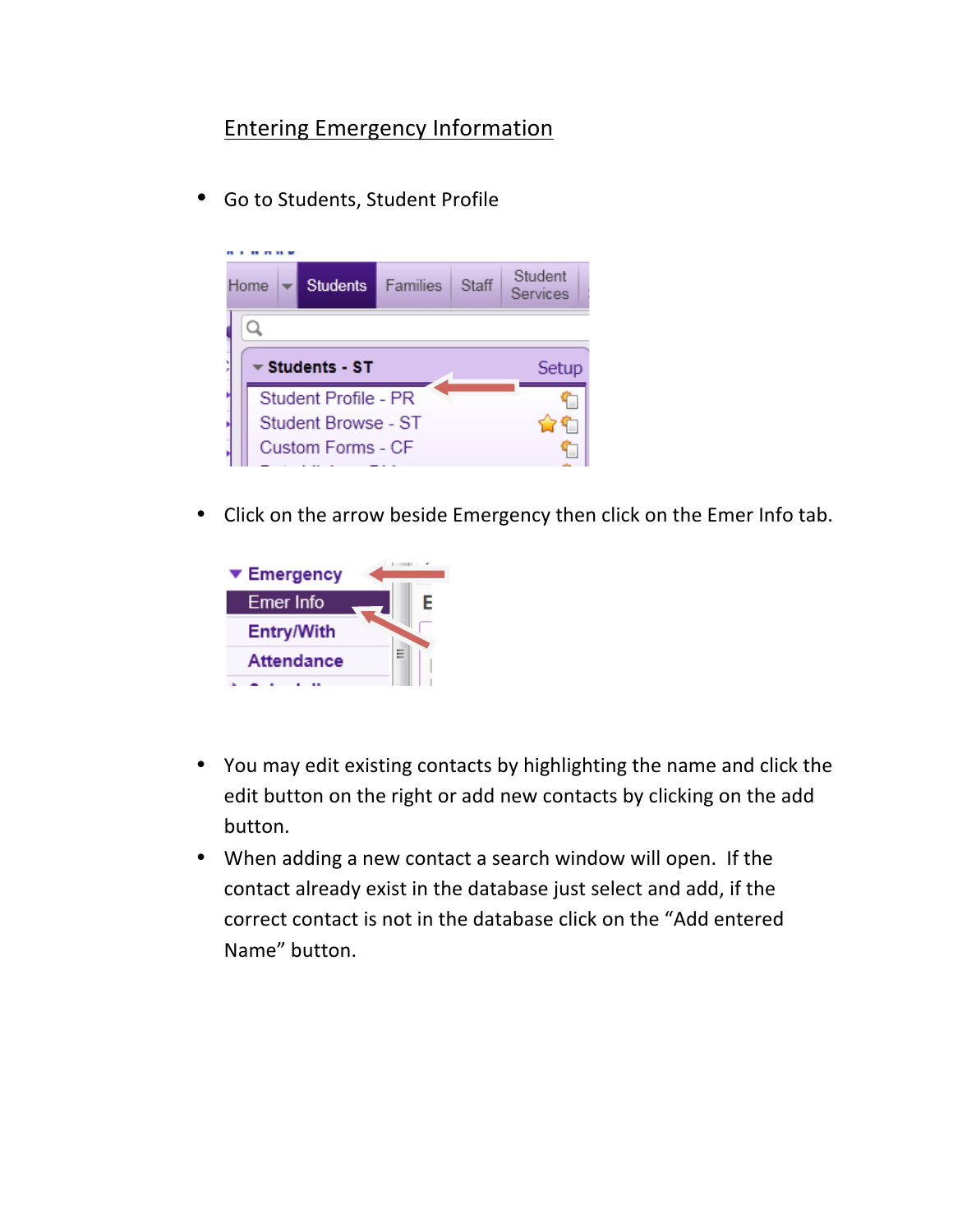

- When adding a new contact the next will window to open will be for entering addresses. If you do not have an address for this contact click "continue add".
- The next window will be for adding the majority of the contacts information. Unless otherwise stated enter "yes" for pickup then add phone numbers. Scroll to the bottom of this page to enter "relationship". Save.